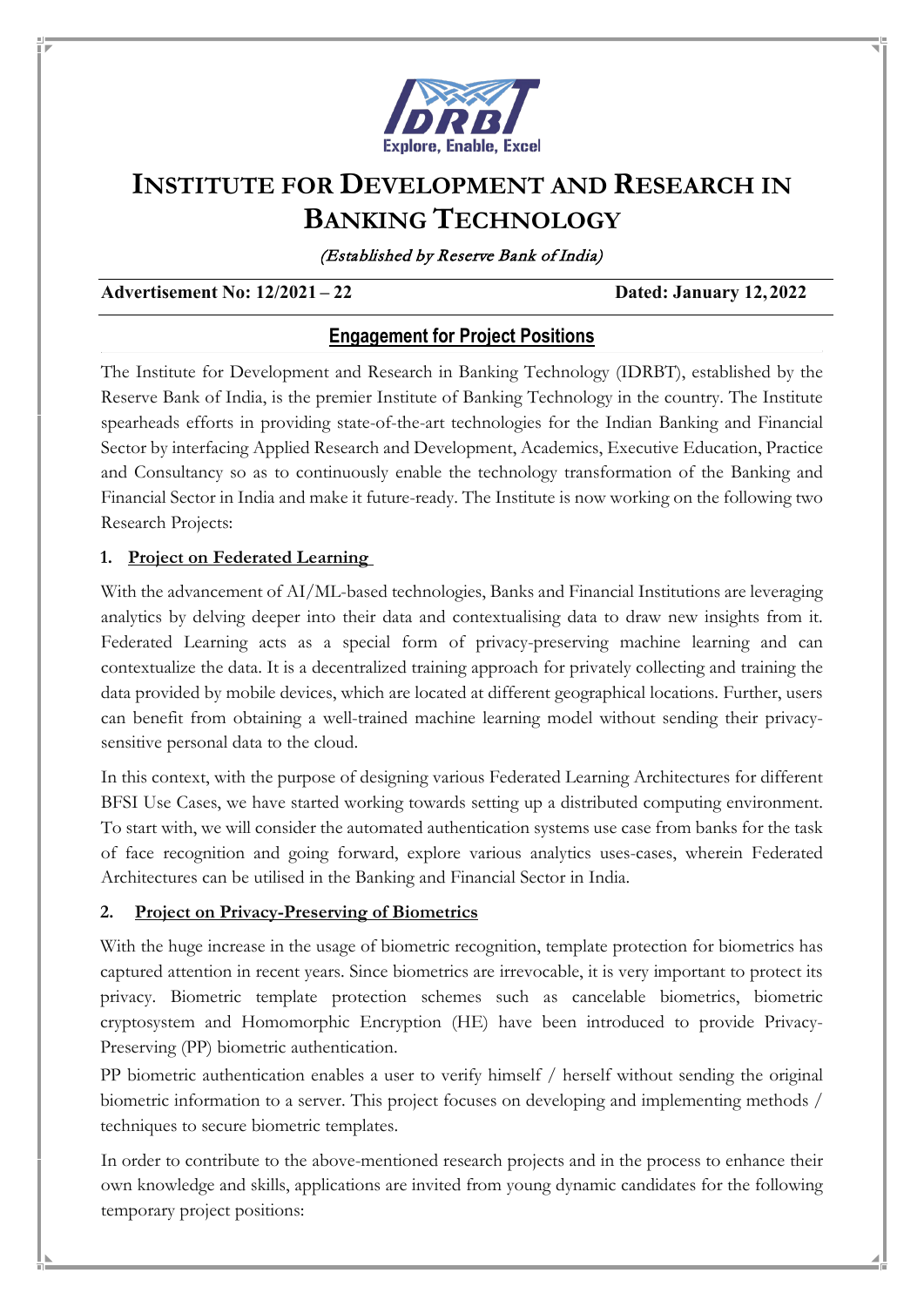## **POSITION: RESEARCH ASSOCIATES**

**i. No. of Positions:** Three

# **ii. Primary Responsibilities:**

- Carry out research in the areas of Federated Learning / Privacy Preserving Biometrics
- Implementation of algorithms for face recognition using Federated Learning.
- Implementation of a method / technique to secure biometric templates
- To carry out all other responsibilities assigned by the Institute

## **iii. Eligibility:**

# **(a) Educational Qualifications**

• A First class regular B.E./B.Tech./M.E/M.Tech. (CSE/IT) or above from a recognised University with a consistently good academic record throughout.

# **(b) Desired Skills**

• Hands-on Experience in Python, Java, Hadoop, Spark or knowledge of Biometrics/Image Processing

# **(c) Experience**

• Some experience in related areas or highly motivated youngsters who have a flair for delving into Federated Learning / Biometrics.

# **(d) Reservation**

- One position is reserved for Schedule Caste candidate, one position is reserved for OBC (Non-Creamy Layer) candidate and one position is for General candidate.
- **iv. Term:** One year. Extendable based on project requirements and performance of the candidate for a further period not exceeding two years.
- **v. Compensation:** All-inclusive consolidated compensation of Rupees Twenty Four Thousand Five Hundred per month.

### **Rules and Regulations for all these positions**

- 1. All the above positions are purely temporary and on a contract basis under the project mode.
- 2. There is no scope whatsoever for further continuation, extension of term, absorption, regularisation, permanency, in the Institute under any circumstances
- 3. The completion of the period of contract / project will not confer any right whatsoever for further continuation, extension of term, regularization, absorption at the Institute.
- 4. All educational qualifications must have been necessarily obtained by pursuing the courses on a full-time regular basis from recognised universities/institutions. If grades are awarded instead of marks, candidates should clearly indicate their numerical equivalent.
- 5. Relevant experience gained after the qualifying degree will only be taken into consideration.
- 6. Candidates should satisfy themselves about their eligibility for the position being applied for. Mere fulfilment of eligibility does not guarantee shortlisting for Selection Process.